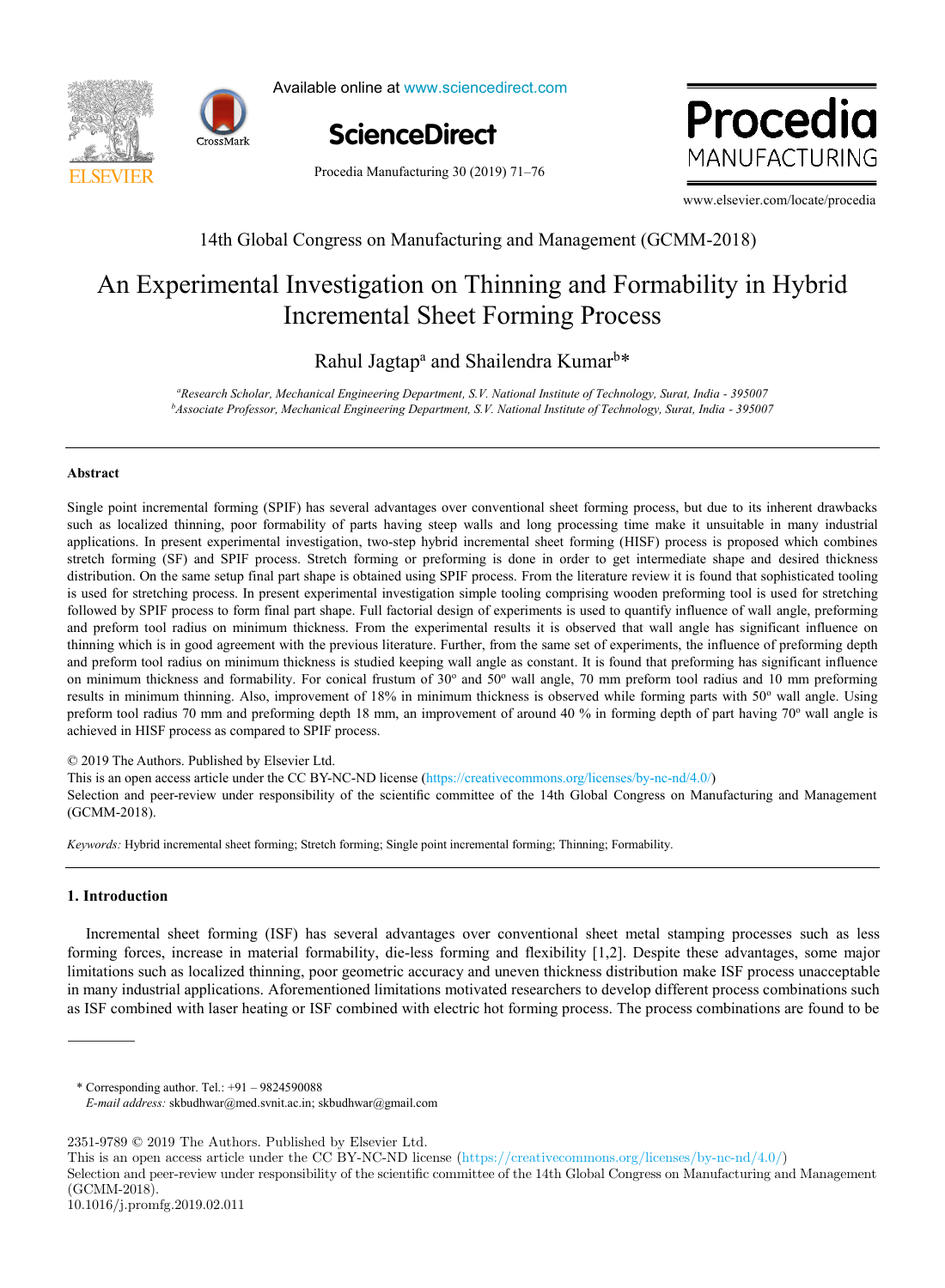viable options for improving thickness distribution, localized thinning, and geometric accuracy along with reduced forming time as compared to ISF process.

Hybrid incremental sheet forming (HISF) process is a novel methodology which is capable to overcome the limitations of ISF process by combining ISF with some allied process such as stretch forming combined with ISF process. Fig. 1 depicts the schematic representation of HISF process comprising stretch forming and single point incremental forming (SPIF) process. Preforming or stretch forming is done in first stage to get intermediate shape and desired thickness distribution. SPIF process is then used to form the final part shape. Preforming process is carried out using hemispherical shaped wooden preforming tools. On the same setup, preforming tool is replaced with ISF tool which is also hemispherical in shape.



Fig. 1 Schematic representation of two-step hybrid incremental sheet forming (HISF) process

Some researchers have investigated HISF process. For example, Araghi et al. [3] proposed a new hybrid forming process which combines ISF with stretch forming process. A spherical cap with groove was formed using a partial die in HISF process. Spherical dome of the part was formed by stretching and the groove was formed by SPIF process. Improvement in thinning and thickness distribution was observed along with reduced forming time using proposed HISF process. Araghi et al. [4] presented a detailed review of HISF process mainly comprising stretch forming combined with ISF process and laser assisted ISF process. Authors concluded that stretch forming combined with ISF improves thinning and forming time whereas laser assisted ISF is mainly useful for forming difficult to form materials such as magnesium alloys. Lu et al. [5] proposed two-stage HISF process comprising stretch forming followed by SPIF process. A multi-point tool which forms the initial preform shape is used for stretching process to obtain intermediate shape and thickness distribution. SPIF process is then used to form final part shape of part. An aerospace cowling as a test specimen was formed using this process and it was observed that the process combination results in slight reduction in thinning compared to SPIF process. They further optimized the preform shape which resulted in considerable improvement in thinning along with reduced forming time. Tandon and Sharma [6] proposed three-stage incremental stretch drawing process to minimize thinning and to improve thickness distribution along the formed part. Three different tools were used for drawing and incremental forming process. A large sized tool was used for drawing process followed by a medium sized tool which is used for drawing as well as partial incremental forming process. Finally a small tool incrementally forms the final part shape using inside out forming tool path. Authors have reported an improvement of 290% in the sheet thinning using proposed HISF process. Liu et al. [7] used a multipoint forming tool for hydroforming of curved shell components. They found that geometric shape error can be compensated by reconfiguration of multipoint punch resulting in fairly accurate part shapes. Zha et al. [8] formed sheet metal parts using fastened pre tensioning of blank metal sheet over a preform tool. Considerable reduction in spring back in the formed part was observed along with improved thickness distribution because of the presence of secondary support. Panjwani et al. [9] used multipoint flexible bolt support (FBS) to form non-axisymmetric parts such as "M" and "L" shape. From the experimental results it was observed that considerable amount of unwanted geometric deviation was restricted using flexible support. The process can form accurate part shapes which cannot be formed using SPIF process. It was reported that configuration of FBS in terms of bolt diameter, number of supports, thickness of bolts, and clearance (distance between the supports and cavity formed) greatly influence the geometric accuracy of formed parts. Shamsari et al. [10] used a two-step hybrid forming process to improve the formability of parts. A hydraulic system was used for primary bulging process and SPIF was then used to form final part shape. Bulging was done at different oil pressures and it was observed that maximum forming depth achieved using hybrid forming process is more compared to SPIF process. One of the major limitations of this hybrid forming process is bulging of the truncated cones at the bottom because of the preliminary bulging process.

From the literature review, it is found that the process combinations of stretch forming followed by SPIF process can improve thickness distribution, thinning, and formability (in terms of maximum forming depth) along with reduced forming time. Further, it is also observed that sophisticated tooling is used by earlier researchers such as partial die, multipoint stretching tool and hydraulic system [3,5,10] for forming parts using HISF process. Also shape function has not been defined which is one of the major parameter responsible for material flow in addition to thickness distribution and thinning. In present experimental investigation the influence of wall angle, preforming depth and preform tool radius on minimum thickness of formed parts and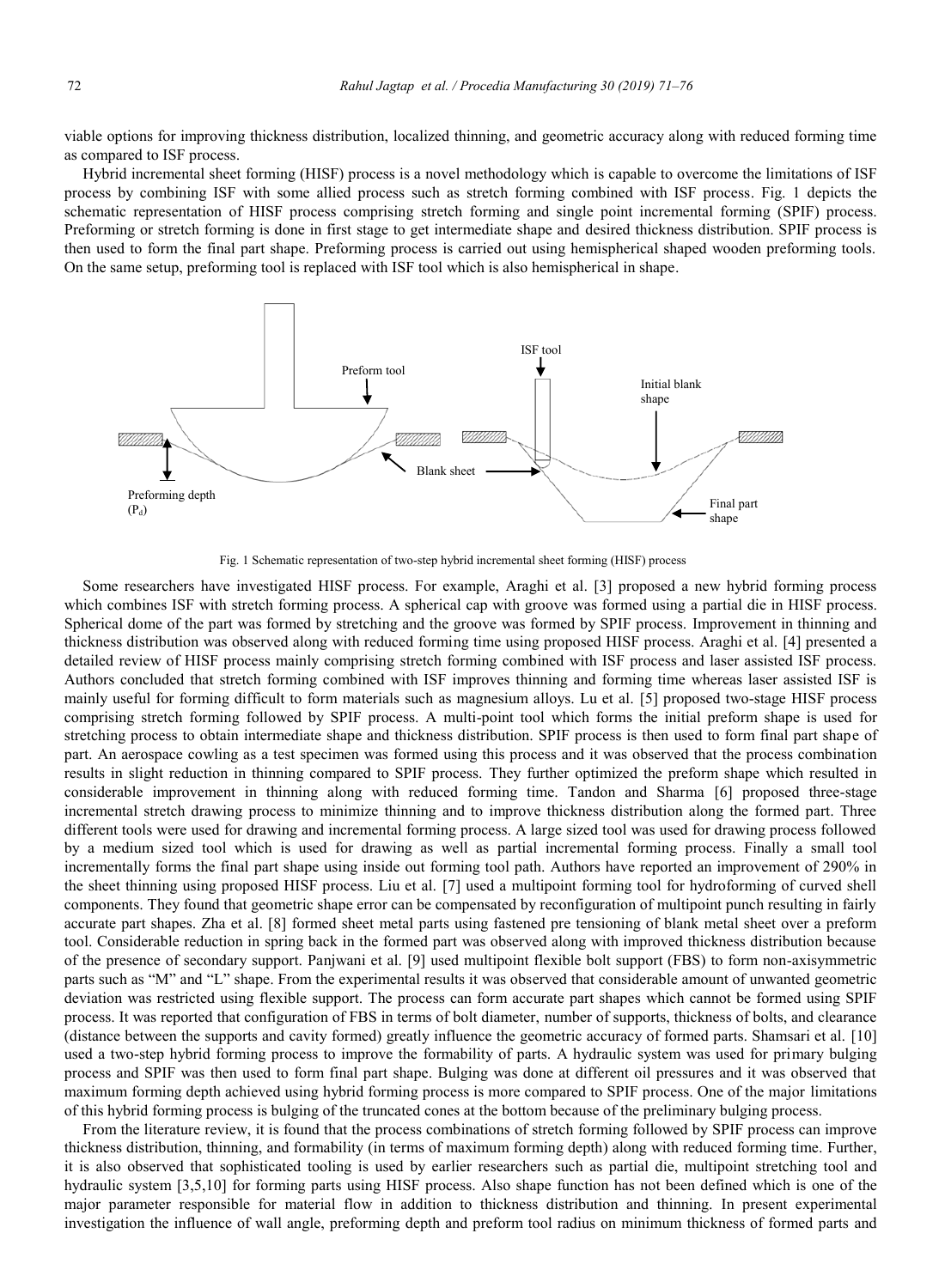formability in terms of maximum forming depth using HISF is studied. A simple tooling setup comprising wooden preforming tool is used for stretch forming followed by SPIF process to form final part shape. Rest of the paper is structured in sections including experimental setup and methodology, results and discussion, and conclusion.

#### **2. Experimental Setup and Methodology**

In the present study experiments are performed on a 3-axis CNC milling machine (model – M/s Batliboi DART with Siemens controller 802D). To generate the part program, a C++ program is developed. Wall angle, major diameter of cone, pitch or vertical step depth and maximum forming depth are inputs given to the C++ program which writes tool path in form of G-code and M-code and is stored in a ".txt" file. Accuracy of tool path program is checked using simulation software CNC simulator pro and on the simulation platform available on CNC milling machine (Fig. 2). Tools used for preforming process are made of wood and are hemispherical in shape. Low cost, easy availability and easy to form in desired shape makes wood as most suitable material for preforming tools. ISF tools are made of high speed steel (HSS M5) grade.Fixture used for present work is made of Lshaped iron angles welded together to form a rig. Backing plate is used to support the blank sheet and to avoid unwanted bending near the clamped edges and to firmly hold the blank sheet in place. Aluminum alloy Al-1050 of 200 mm  $\times$  300 mm having thickness of 1.22 mm is used as a blank sheet. Conical frustums having major diameter of 90 mm and wall angle ranging from  $30^{\circ}$  to  $70^{\circ}$  are formed using the proposed HISF process as depicted in Fig. 3.

In the present experimental work, influence of three process parameters namely wall angle, perform tool radius (P\_rad) and amount of stretching or performing depth  $(P_d)$  on minimum thickness  $(T_{min})$  is studied. Experiments are designed according to the full factorial design of experiments (DOE) plan. Total 27 experiments are performed according to the parameters and levels specified in

Table 1.The values of constant parameters are listed in Table 2. Further, investigation on formability in terms of maximum forming depth of parts having  $70^{\circ}$  wall angle using HISF and SPIF is also done.



Fig. 2 CNC milling machine along with fixture

| Table 1 Process parameters and their levels |  |  |  |  |  |
|---------------------------------------------|--|--|--|--|--|
|---------------------------------------------|--|--|--|--|--|

| Parameter                   | Unit    | Level 1 | Level 2 | Level 3 |
|-----------------------------|---------|---------|---------|---------|
| Preform tool radius (P rad) | mm      | 50      | 70      | 90      |
| Preforming depth $(P_d)$    | mm      | 10      | 14      | 18      |
| Wall angle $(\phi)$         | Degrees | 30      | 50      | 70      |

Table 2 Constant parameters and their values

| Parameter                    | Unit   | Level 1 |
|------------------------------|--------|---------|
| ISF tool diameter            | mm     | 10      |
| Pitch or vertical step depth | mm     | 0.6     |
| Feed                         | mm/min | 1200    |
| Spindle speed                | rpm    | $_{0}$  |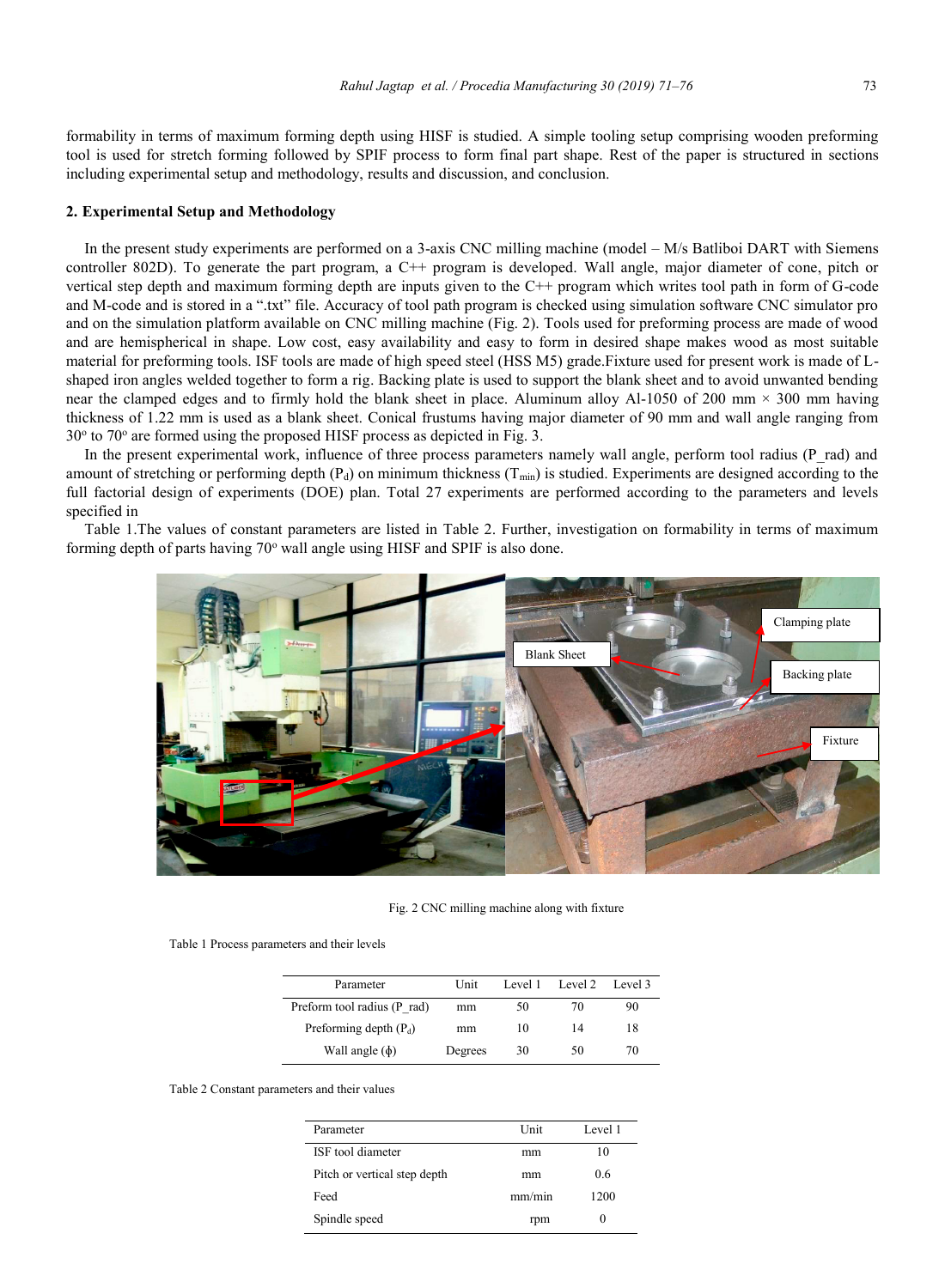

Fig. 3 Conical frustums having wall angle of 30°, 50° and 70° formed using HISF process

Thickness is measured along formed surface at six different locations starting from the clamped edge using Mitutoyo's digital point micrometer. Minimum thickness (T<sub>min</sub>) is used as response for further analysis. Analysis of variance (ANOVA) is performed to identify the significance of wall angle, preforming depth and preform tool radius on minimum thickness  $(T_{min})$ .

### **3. Result and Discussion**

The analysis of variance (ANOVA) is performed to identify the significant variables and to quantify their influence on the response characteristic. The ANOVA table (Table 3) decomposes the variability of response characteristics into contribution due to various factors. Here the contribution of each factor is measured having removed effects of all other factors. The "Predicted R-Squared" of 98.63% is in reasonable agreement with the "Adj R-Squared" of 99.61%.

| Source                 | DF             | Seq SS  | Adj SS  | Adj MS         | F       | P     |
|------------------------|----------------|---------|---------|----------------|---------|-------|
| $A - Wall angle(\phi)$ | 2              | 2.06904 | 2.06904 | 1.03452        | 3283.91 | 0.000 |
| $B - P$ rad            | 2              | 0.00798 | 0.00798 | 0.00399        | 12.67   | 0.003 |
| $C-P_d$                | 2              | 0.00297 | 0.00297 | 0.00148        | 4.71    | 0.045 |
| AB                     | $\overline{4}$ | 0.00146 | 0.00146 | 0.00036        | 1.16    | 0.397 |
| AC                     | $\overline{4}$ | 0.00549 | 0.00549 | 0.00137        | 4.36    | 0.037 |
| BC                     | $\overline{4}$ | 0.00205 | 0.00205 | 0.00051        | 1.63    | 0.259 |
| Error                  | 8              | 0.00252 | 0.00252 | 0.00032        |         |       |
| Total                  | 26             | 2.09151 |         |                |         |       |
|                        |                |         |         | R <sup>2</sup> | 99.88%  |       |
|                        |                |         |         | Adj $R^2$      | 99.61%  |       |

Table 3 ANOVA table for T<sub>min</sub>



Fig. 4 Main effects plot for minimum thickness  $(T_{min})$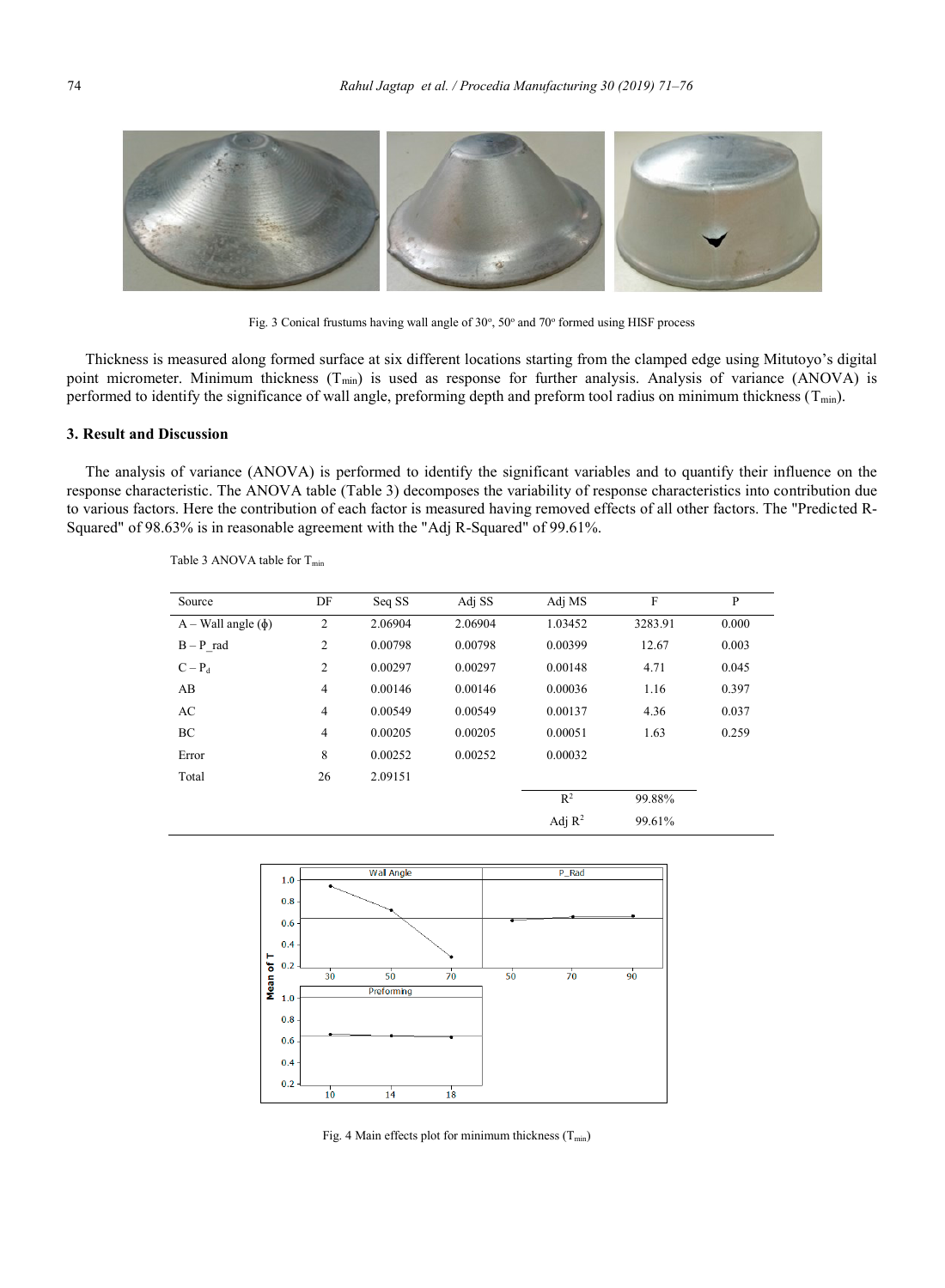From the ANOVA table, it is found that all three parameters i.e. wall angle  $(\phi)$ , preform tool radius (P rad) and preforming depth  $(P_d)$  are significant model terms as p-value of these parameters is less than 0.05. It can be observed from the main effects plot (Fig. 4) that as wall angle increases, considerable reduction in thickness takes place which is in agreement with the sine law of thinning [11,12]. The influence of wall angle on minimum thickness is very large as compared to other two process parameters namely preforming depth and preform tool radius. Hence following analysis is done considering wall angle as constant

parameter. Thickness distribution is function of preform tool shape in HISF process [5]. As observed from main effects plot, change in preform tool radius and preforming depth results in considerable change in the thinning of fomed component. Hence in present experimental investigation, preform tool radius and preforming depth are considered as shape functions. It is observed from hemispherical bulging test that more thinning takes place in the blank sheet at the center of hemispherical bulge. Thinning decreases from center to periphery [13–15]. Also, certain amount of bending takes place near the clapmed edges. As discussed by Young and Jeswiet [16] more thinning resulting in thinning band near clamped edges is observed in parts formed by ISF process.

Preforming or stretching is a plastic deformation process which leads to thickness reduction. Fig. 5 depicts thinning with respect to preforming depth and P\_rad for parts with wall angle 30°, 50° and 70°. As preforming depth increases, more plastic deformation takes place resulting in increased thinining as depicted in main effects plot.

It is observed from the Fig. 5 (a) and (b) that for preform tool radius of 50 mm and 70 mm, as preforming increases from 10 mm to 18 mm, there is a considerable reduction in minimum thickness. This reduction in thickness is observed because increase in preforming depth results in more plastic deformation and thinning. As preform tool radius increases, plastic deformation is spread over large area resulting in comparatively reduced thinning. Thinning trends for 90 mm preform tool radius are different while forming parts with 30° wall angle. When large preform tool size is combined with increased preforming, it results in overforming. Because of the overforming SPIF further cannot form desired part shape and considerable distortion is observed. Hence no further thickness reduction takes place and less thinning is observed. The distortion of part shaperesults in large amount of geometric inaccuracy in final part shape.

For conical frustum of 50 $^{\circ}$  wall angle, as walls are steeper than that of 30 $^{\circ}$  wall angle, no overforming takes place. Hence increase in prefomring depth results in increased thinning for all the preform tool sizes. Minimum thinning is observed for preform tool radius of 70 mm and 90 mm for preforming depth of 10 mm.



Fig. 5 Thinning with respect to preforming (P) and preform tool radius (P\_rad) for conical frustum having wall angles of (a) 30 $^{\circ}$  (b) 50 $^{\circ}$  and (c) 70 $^{\circ}$ 

| $P$ rad (mm) | $P_d$ (mm) | Maximum forming depth (mm) | Improved depth % |  |
|--------------|------------|----------------------------|------------------|--|
| NA (SPIF)    | 0          | 12.2                       | NA               |  |
| 50           | 18         | 14.0                       | 14.75            |  |
| 70           | 18         | 17.2                       | 40.98            |  |
| 90           | 18         | 15.8                       | 29.51            |  |

Table 4 Maximum forming depth achieved

While forming cones having wall angle of 70°, premature failure takes place due to excessive thinning. Hence parts are not formed to designed depth. Fig. 5 (c) depicts thinning trends for 70° conical frustum under different preforming conditions. It can be observed from thinning trends that 50 mm preform tool radius results in maximum thinning compared to other preform tool sizes. As preforming depth increases, a slight improvement in thinning is observed which is opposite to that observed while forming cones having  $30^{\circ}$  and  $50^{\circ}$  wall angle. This change in behavior is observed because while preforming using small preform tool radius, plastic deformation is concentrated at a very small area. On the other hand thinning band in SPIF process mainly appears near the clamped edge [16]. When this small preform tool radius is combined with small amount of preforming depth, the amount of plastic deformation is very small and concentrated far away from the thinning band. As preforming depth